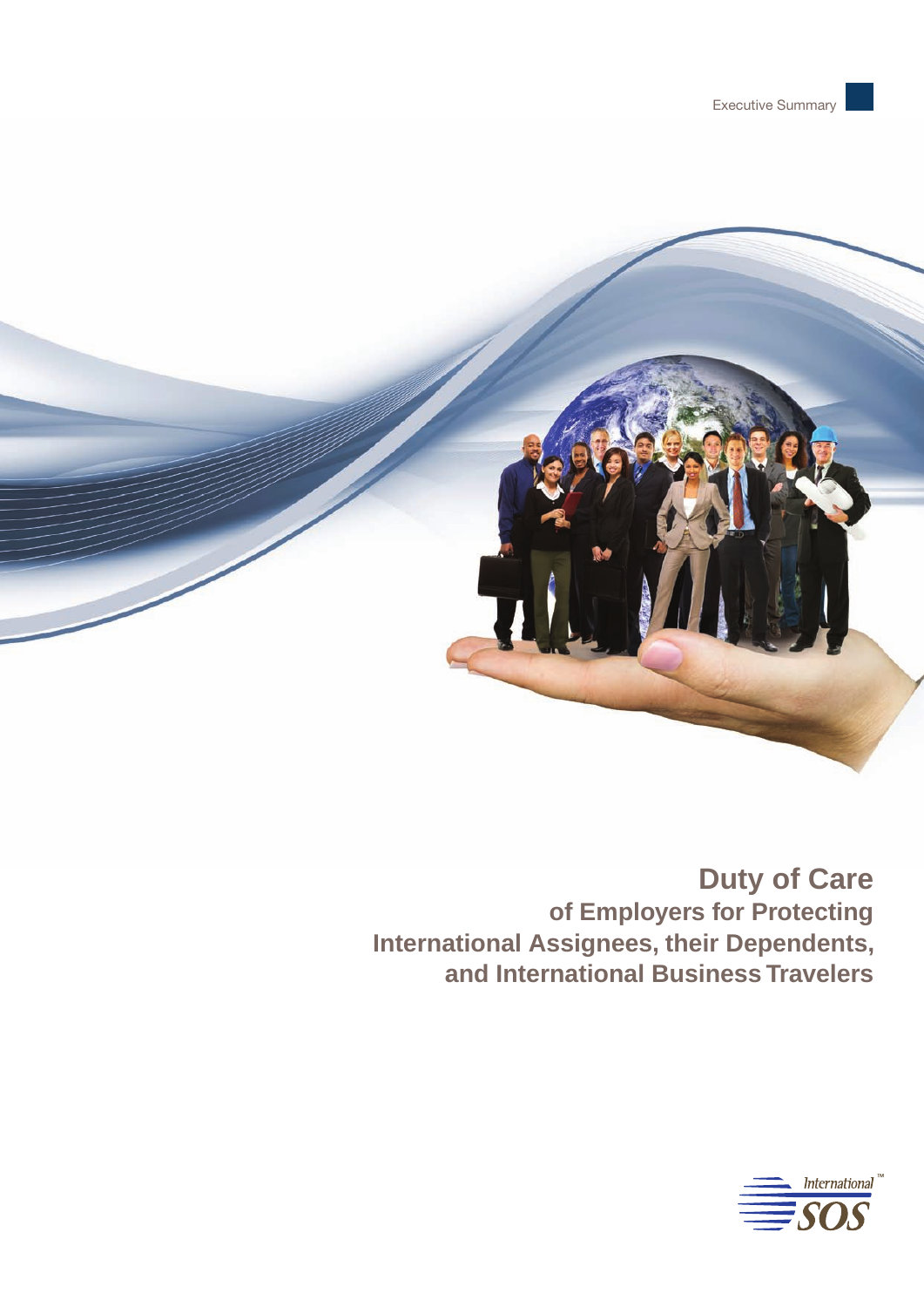Prevention and mitigation of risks to international assignees is the responsibility of an enterprise, along with the cooperative and integrated efforts of its senior managers, line managers, risk managers, and global HR unit.

# **Background**

Organizations which truly embrace globalization accept and promote frequent mobility among their key employees, whether through international assignments or business travel. Business travel is increasing in range and frequency, as multinational companies seek out markets that are not so close to home - more and more are now going to far-flung places. Even in tough economic times, organizations forge ahead with essential travel and assignments. This inevitably brings on more risk to an organization's most valuable asset - its employees. Why is it so risky and are organizations fully aware of how these risks can affect their Duty of Care?

Away from familiar surroundings, employees may encounter precarious environments that present increased and unfamiliar threats to their health, safety, and security. This heightens the corporate liability of employers, who have a legal, fiduciary, and moral Duty of Care for their employees. The employment relationship, in general, includes an obligation of Duty of Care of employers for the health, safety, and security of their employees. This obligation extends to employees and to their dependents who are abroad as international business travelers or as short- or long-term assignees. Host country circumstances may differ by the types of threats – including terrorism, lawlessness, crime, political instability, natural disasters, infectious diseases, travelrelated sickness, travel accidents, and common travel problems. This basic unfamiliarity makes it more difficult for employees to respond appropriately to the threats they face, and further increases their exposure to risk and potential harm.

Many organizations are operating across borders without fully understanding the obligations that surround Duty of Care. In essence, a full view of this important component has fallen off the radar screens of some organizations.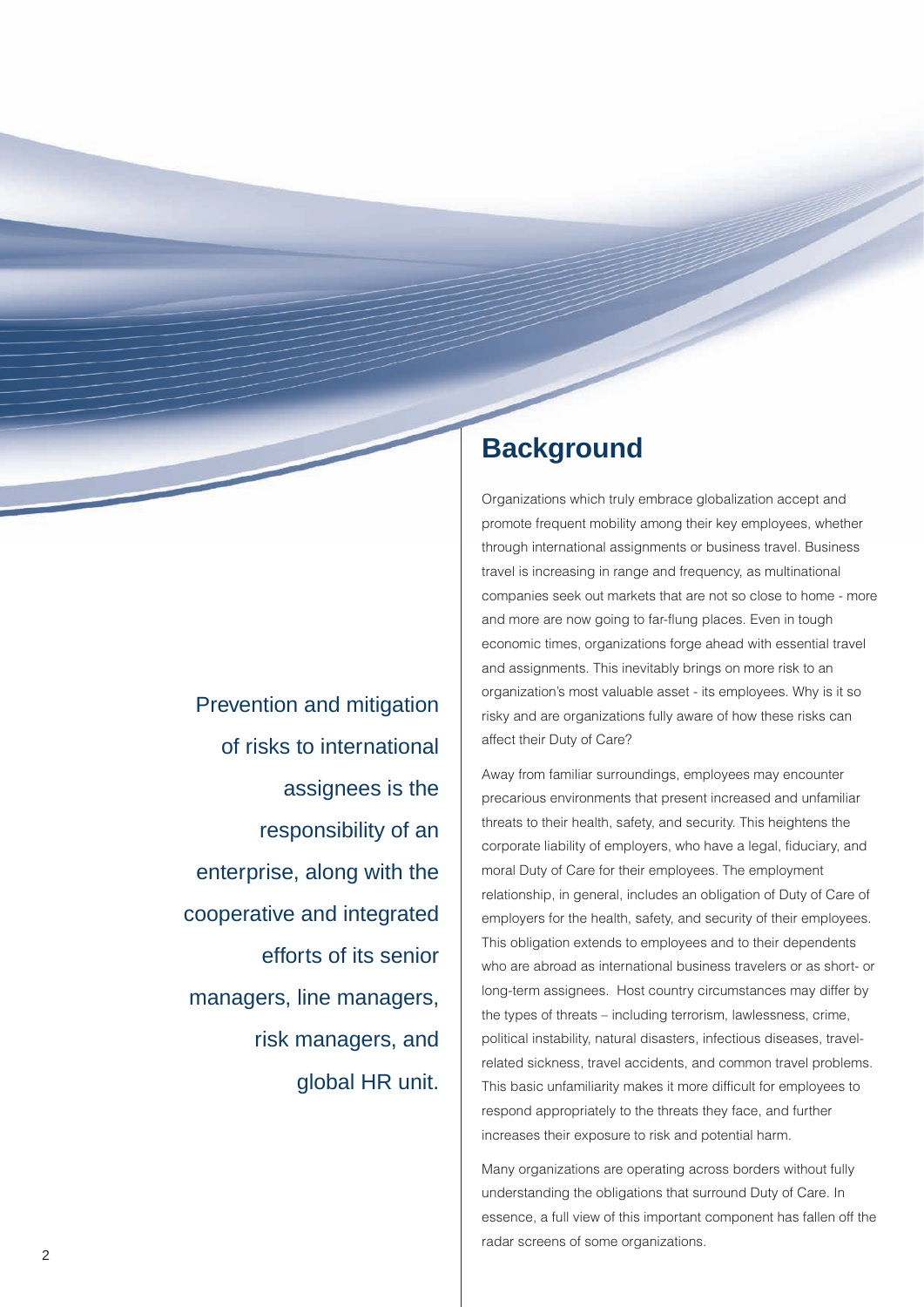# **Purpose & Significant Findings**

A 2009 White Paper published by International SOS entitled, "Duty of Care of Employers for Protecting International Assignees, their Dependents, and International Business Travelers," explores employers' Duty of Care obligations as it applies to employees on cross-border assignments. This topic fills a void, as it has mostly been neglected in the literature on employment matters, in spite of its significant implications for employers. The topic is treated from multiple perspectives:

- First, it focuses on Duty of Care from a global rather than a specific geographic view-point and emphasizes the diversity of treatment in multiple countries, whether they are developed or emerging markets. This section encompasses a review of pertinent legislation and case law summarizing 36 cases in the following countries: Australia, Belgium, Canada, France, Germany, the Netherlands, Spain, the United Kingdom and the United States. Also included is a review of how the International Labor Organization (ILO) conventions and the European Union (EU) directives support Duty of Care.
- Second, it pulls together and connects Duty of Care responsibilities from different business areas, functions and roles in an organization. Various decision-makers including senior management, managing directors, general secretaries, corporate security managers, risk managers, travel managers, medical directors, insurance managers, legal managers, heads of HR, global HR, and line managers all share responsibility for Duty of Care, but sometimes objectives clash. There is a lack of awareness of the full extent of their international Duty of Care, as well as a lack of information that would help support it.
- Third, it brings attention to the topic from both a legal and cost-benefit analysis perspective, and also points out that Duty of Care is a moral and ethical matter, and therefore an integral part of a company's corporate social responsibility ("CSR") framework. There is both a "carrot" and a "stick" to an employer's Duty of Care. The "stick" is meeting legal compliance and reducing/avoiding negligence and liability. The "carrot" is employee well-being, business continuity, reduced costs (for avoidable expenses like medical care,

evacuation, and productivity loss), protecting the reputation of the organization for recruitment and retention purposes, and increasing employee well-being and productivity by avoiding illness, injury, and possible death.

Several Western countries have developed legislation and derivative case laws that reflect employers' expanded Duty of Care responsibilities, and courts are increasingly favoring employees. Although there is some legal communality, the treatment of the subject is very diverse in terms of application. Internationally, the legal issues become more complex - and the legal outcome more unpredictable as a result of the lack of clarity in regard to jurisdiction and choice of law. To a greater extent, stakeholders insist that it is the employer's corporate social responsibility to recognize and fulfill the Duty of Care. As with all material business decisions, it is incumbent upon senior management to take their Duty of Care responsibility into account, conduct the cost-benefit analysis of complying with their Duty of Care, and make the appropriate business decisions.

This White Paper recommends that global employers develop an integrated and strategic risk management strategy for international business travelers and assignees. Arguments for prevention far outweigh the costs of implementing a program to prevent employee injury or death, litigation, or loss of corporate reputation.

The responsibility for developing an integrated risk management strategy that truly embeds itself into a corporate culture cannot be delegated or outsourced. However, the complexity of meeting the standards imposed by the Duty of Care makes it inevitable that employers utilize the services of companies that provide international security and medical assistance for support. A list of best practices around one component of Duty of Care - travel risk management - is explored.

Prevention and mitigation of risks to international assignees is the responsibility of an enterprise, along with the cooperative and integrated efforts of its senior managers, line managers, risk managers, and global HR unit. To ignore this issue is to ignore legal, commercial, fiduciary, and social responsibilities.